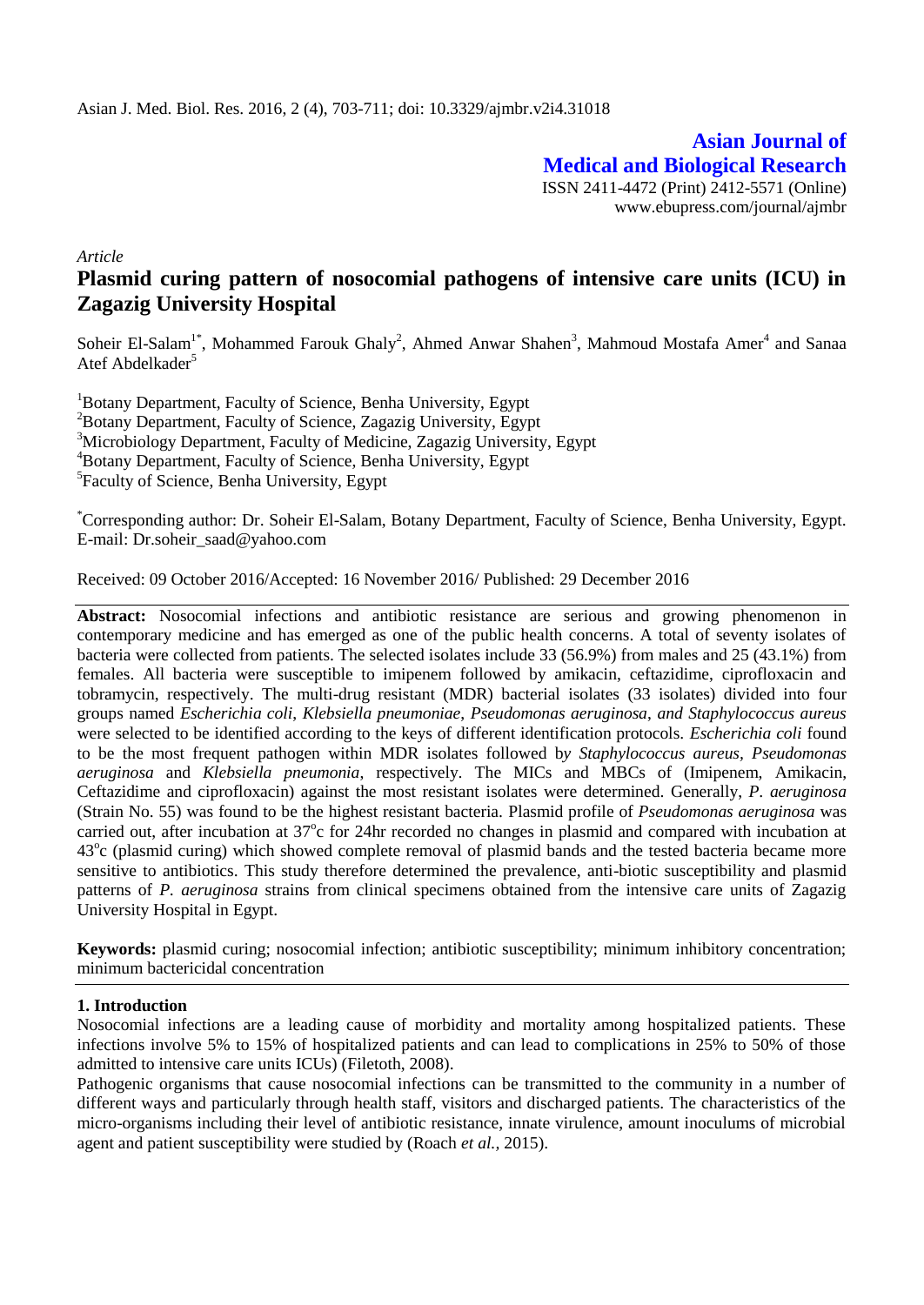Antibiotic resistance is a global problem, but poor and developing nations are more affected due to the fact that antibiotics can be obtained easily over the counter without doctors' prescriptions, whereas in the developed countries access to antibiotics is much more limited (Alanis, 2005; Hagi Saghati *et al.,* 2015).

The main factors that lead to microbial resistance and the spread of multi-drug resistance organisms are thought to be the misuse of antibiotics by healthcare workers. The term multi-drug resistance (MDR) is used to describe bacteria that are able to resist one or more antibiotics in three or more antibiotic classes, while bacterial strains that are resistant to all antibiotics are termed as extreme drug resistant strains (Bassetti *et al*., 2013).

Multidrug resistant *Enterobacteriaceae* have become an important cause of urinary tract and blood stream infections within the community setting (Steindl *et al*., 2012). *Pseudomonas aeruginosa* is a major nosocomial pathogen worldwide, intrinsically resistant to many drugs. There are many challenges in the treatment of (MDR*) P. aeruginosa*, especially considering the absence of new antimicrobials in the drug-development pipeline (Zavascki *et al.,* 2010).

Plasmid is extra chromosomal DNA present in the cytoplasm of the cell, double stranded, circular DNA, self reproducing, many plasmids are transferred among bacterial cells such plasmids can lead to dissemination throughout a population, frequently containing genes that convey antibiotic resistance or toxin production (Saffar *et al.,* 2008). The transfer of resistance genes by plasmids is more effective than chromosomal mutation (Alekshun & Levy, 2007).

The present work was aim to Studying the susceptibility and resistance of isolated bacteria to different antibiotics and determination of MICs and MBCs of some antibiotics against multi-resistant isolates and studying the analysis of plasmid profile for multi-drug resistant isolates.

### **2. Materials and Methods**

### **2.1. Samples collection**

Seventy isolates of bacteria were collected from Zagazig University hospital's intensive care units (ICUs). The samples were collected from Patients, tools, air, floor, wall and nursery incubators. The patient data (Age, Gender, Type of infection and drugs) were collected. The specimens were collected and transported according to Murray *et al.* (2007) under aseptic conditions quickly to the Microbiology Laboratory at Faculty of Science, Zagazig University where the study was carried out.

#### **2. 2. Isolation, identification and characterization of bacterial isolates**

Bacterial isolates were isolated and streaked for several consecutive times on nutrient agar medium until pure single colonies were obtained. Preliminary identification of bacteria was based on colonial morphology of the organisms such as hemolysis on blood agar, changes in physical appearance in differential media and enzyme activities of the organisms. Biochemical tests were performed on colonies from primary cultures for identification and characterization of the isolates.

The purified cultures of the selected multi-drug resistant isolates were identified and confirmed after investigating morphological cultural characters and biochemical tests according to standard clinical laboratory methods reported and recommended by Bergey's Manual of determinative bacteriology (Garrity *et al.,* 2005; Vos *et al.,* 2009) and others (Gillespie & Hawkey, 2006; Mahon *et al.,* 2011).

#### **2.3. Antibiotic susceptibility tests**

Ten of different antibiotics were selected for carrying out the antimicrobial susceptibility test. The antibiotic discs used in this research were purchased from Oxoid Ltd., England. The name of antibiotic discs, the code, the potency and the standard evaluation of inhibition zones were tested according to D'Amato *et al.* (1985) and CLSI (2008).

Antibiotic susceptibility test for the bacterial isolates was carried out by Kirby Bauer disc diffusion technique according to Bauer *et al*. (1966). Mueller-Hinton agar was used for testing the sensitivity of the experimental isolates to the different antibiotics (Mueller and Hinton, 1941). The appropriate antibiotics were placed in the agar aseptically using sterile forceps the plates were then incubated at 37°C for 24hours. The antibiotics discs used in this study were Amikacin, 30µg; Ceftazidime, 30µg; Cefuroxime, 30µg; Ciprofloxacin, 5µg; Gentamycin, 10µg; Imipenem, 10µg; Nitrofurantoin, 300 µg; Oxacillin, 1 µg; Sulphamethoxazole/trimethoprim, 25µg; Tobramycin, 10µg.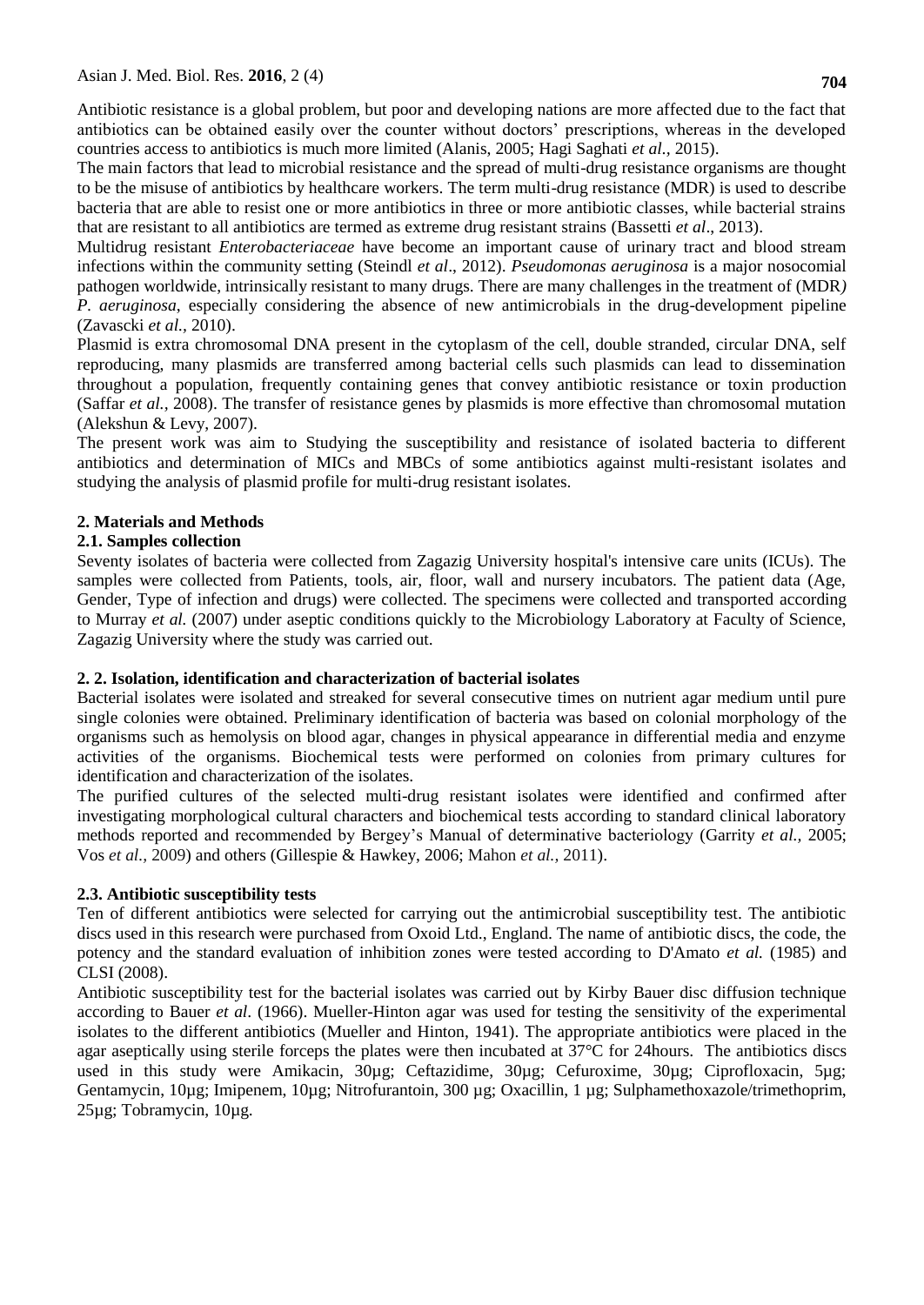Four antibiotics (the most effective antibiotics) were used; Imipenem (a member of Carbapenems family), Amikacin (a member of Aminoglycosides family), Ceftazidime (a member of Cephalosporins family) and Oxacillin (a member of Penicillins family) against the most resistant isolates: *E. coli* (59)*, K. pneumoniae* (42), *P. aeruginosa* (55) and *S. aureus* (17).

The MICs and MBCs were determined by using the standard broth dilution technique according to Washington, 1985 and Marie, 2005. The stock solution of the antibiotics was diluted with sterile nutrient broth (double strength) to obtain an appropriate dilution needed for each experiment (as micrograms per milliliter).

In Wassermann tubes two fold serial dilutions of one of the antibiotics were made from the diluted stock solution using broth as diluents. To each tube 0.5 ml nutrient broth containing tested organism (24 h. ages) was added. A control tube for each group of tests was un-inoculated medium with and without antibiotic was included to ensure sterility and clarity of the medium. A third control tube containing inoculated medium but without antibiotic was also included to ensure the ability of the organism to grow in the medium. All the tubes were incubated at 37°C for 24 h. and examined for turbidity as an indicator of bacterial growth.

The minimum inhibitory concentration (MIC) is defined as the lowest concentration that inhibits a visible growth in liquid media**.** One hundred micro liters (µl) were taken from each MIC concentration as well as less and more than MIC concentrations and introduced onto nutrient agar to determine the MBC. The plates were incubated at 37°C for 24 h. The minimum bactericidal concentration (MBC) is the lowest concentration at which no growth occurs on solid media.

# **2.5. Plasmid curing**

Plasmids can be eliminated (cured) from bacteria by several chemical and physical agents.

# **2.6. Plasmid isolation and sample preparation**

Plasmid DNA was extracted using Bacterial Total DNA Isolation by Alkaline Method Kit (Khalil *et al.,* 2011). In an eppendorf, 1.5 ml from overnight culture were taken, centrifuged at 8,000 x g for 1 min, pellet was kept and 25 µl of solution A was added, mixed by automatic pipette up and dawn. Then 250 µl of solution B was added and mixed by moving up and down three times. Then 250 µl of solution C was added and centrifuged at 13,000 x g for 5 min. Finally, the upper phase was removed into new eppendorf. After extraction of the DNA samples, an appropriate amount was transferred (about 25 µl) of each sample to a fresh eppendorf and 5µl of loading buffer was added.

# **2.7. Samples loading and running**

The first well was loaded with DNA marker. Samples were loaded from right to left, and the gel chamber was closed. The power-source switched on 5V/cm. The run was monitored by reference to the marker dye. Finally, the run was stopped when the bromophenol blue had reached 3/4 the length of the gel.

# **2.8. Staining and examination:**

After removing the gel from the chamber, the gel was placed in the ethidium bromide solution inside dark container, leaved for about 30 min then washed by placing the gel in another container having 1xTAE buffer for about 20 min, the gel was examined by UV Trans-illuminator and photographed.

# **2.9. Plasmid curing by elevated temperature**

Bacterial growth in with  $10^4$  cell/ml nutrient broth was grown to late phase at an elevated temperature 43  $^{\circ}$ C (5-7) <sup>o</sup>C above the normal growth temperature**,** the culture was diluted 1:20 by taking 0.5 ml of the bacterial growth into 10 ml of nutrient broth and the culture was grown at 43  $^{\circ}$ C for 24 hour. Two drops of the treated culture were placed on nutrient agar plates to obtain separate colonies, individual colonies were tested for loss plasmidcoded functions (streptomycin and tetracyline resistance) (Sambrook *et al.,* 1989).

# **2.10. Antibiotic sensitivity after plasmid curing**

Antibiotic sensitivity tests of the isolated strains after plasmid curing were done by the disc diffusion method with the same antibiotics and the same concentrations as before plasmid curing. The sensitivity of the bacterial organisms to different antibiotics discs were measured according to Lenette *et al*. (1974).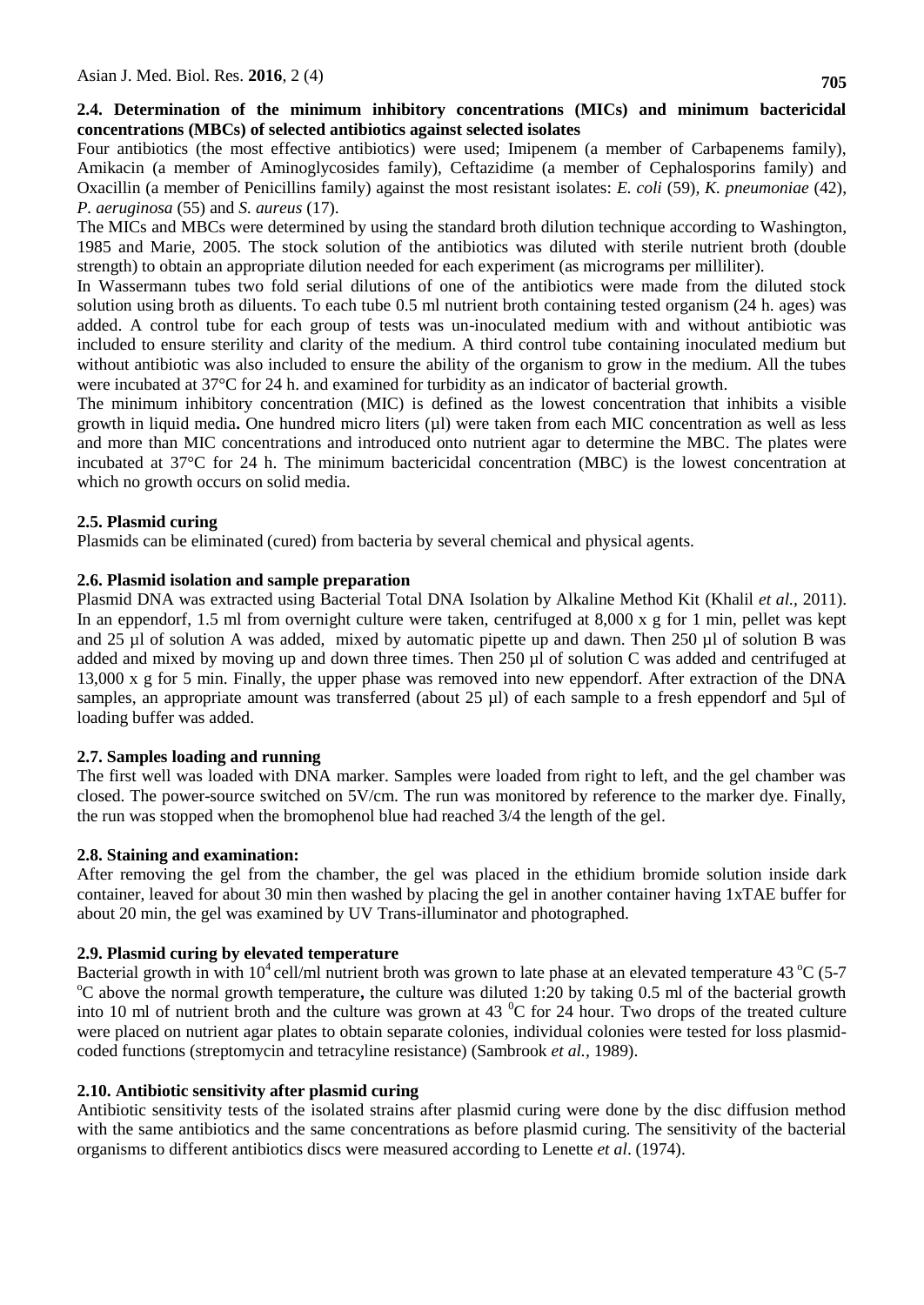#### **3. Results and Discussion**

Nosocomial infections are frequent complications of hospitalizations. In this study seventy isolates of bacteria were collected from patients at Zagazig University hospital's intensive care units (ICUs). The selected isolates include 33 (56.9%) isolates from males and 25 (43.1%) isolates from females whose ages ranged between 25 to 85 years. (Izquierdo *et al.,* 2008), were reported a significant relationship between age and nosocomial infections.

### **3.1. Antibiotic susceptibility tests**

The susceptibility of the different bacterial isolates which isolated from the tested clinical specimens towards ten of different antibiotics by using a standardized disc diffusion method was carried out. The results in Table 1 and Figure 1 revealed that the tested isolates were highly susceptible to imipenem with susceptibility percentage (54.3%) so that it represented the most effective antibiotic followed by amikacin, ceftazidime, ciprofloxacin and tobramycin with 48.6%, 44.3%, 44.3% and 42.9% susceptibility, respectively. On the other hand the data showed that 61.4% of bacterial isolates were resistant to nitrofurantoin while 55.7% and 52.9% of bacterial isolates were resistant to sulphamethoxazole/trimethoprim and cefuroxime, respectively. These results are in agreement with Reddy *et al. (*2016) they reported that maximum sensitivity was seen for imipenem (82%), followed by piperacillin + tazobactam (76%), amikacin (71%), ciprofloxacin (63%), gentamycin (58%), and ofloxacin (63%). High resistance was identified with co-trimoxazole (54%), ceftriaxone (66%), and doxycycline (85%). Das *et al.* (2006) showed that the susceptibility rate of clinical isolates was the highest for amikacin (87.2%), followed by ciprofloxacin (74.8%), ceftazidime (71.5%) and gentamicin (70.4%). Generally, the tested isolates showed high resistance to β-lactam antibiotics. This is agree with Giacommetti *et al.* (2000) who found that all 94 strains of *P. aeruginosa* and *E. coli* tested isolates were resistant to at least 7 β-lactam antibiotics.

### **3.3. Frequency of different bacterial groups within multi-drug resistant bacterial isolates**

In our study (Table 2), the multi-drug resistant (MDR) bacterial isolates (33) isolates were distributed as 23 gram negative bacterial isolates (69.7%) and 10 gram positive bacterial isolates (30.3%). And divided into four groups namely, *Escherichia coli, Klebsiella pneumoniae, Pseudomonas aeruginosa, and Staphylococcus aureus*. *Escherichia coli* was the most frequent pathogen within MDR isolates representing 36.4% of MDR isolates followed by *Staphylococcus aureus* and *Pseudomonas aeruginosa* with frequency percentage 30.3% and 21.2%, respectively. On the other hand *Klebsiella pneumoniae* was the less frequent pathogen within MDR isolates (12.1%)**.** Rangel *et al.* (1999) found that the microorganisms most commonly isolated from clinical specimens were *E. coli* (28%), *S. aureus* (11.11%) and *P. aeruginosa* (8.6%). Yuksel *et al.* (2006) reported that the most causative agents was *E. coli* (87%of cases) followed by *K. pneumonia* (10%). But in other study nosocomial infections were most frequently caused by *Acinetobacter* (34.5%), followed by *Pseudomonas* (32.8%), *Klebsiella* (13.9%), *E. coli* (12.1%) and *Citrobacter* (5%) (Pradhan *et al.*, 2014).

*Escherichia coli* infection is one of the major public health problems in many developing countries and has contributed exceedingly to morbidity, mortality and increased health costs (Ogata *et al.,* 2002). *K.*

*pneumoniae* pneumonia causes a severe, rapid-onset illness that often causes areas of destruction in the lung, and causes less serious respiratory infections, such as bronchitis, which is usually a hospital-acquired infection (Brochert, 1999)*.* Staphylococcus *aureus* is well documented as a human opportunistic pathogen and one of the most frequently identified pathogens in clinical laboratories (Merlino *et al.*, 1996)*. S. aureus* is notorious for its ability to develop broad antibiotic resistance. The most commonly known resistance of *S. aureus* is (MRSA), the new strain resistant to vancomycin, (VRSA), this organism poses a major threat to human health globally (Lee *et al*., 2015).

*Pseudomonas aeruginosa* is identified as one of the most common pathogen causing hospital acquired infections (Geffers *et al.,* 2004).

#### **3.4. The minimum inhibitory concentrations (MICs) and minimum bactericidal concentrations (MBCs) of most effective antibiotics against the most resistant strains**

Four antibiotics (the most effective antibiotics) were used; imipenem (a member of carbapenems family), amikacin (a member of aminoglycosides family), ceftazidime (a member of cephalosporins family) and ciprofloxacin (a member of fluoroquinolones family) against the most resistant isolates: *E. coli* (59)*, K. pneumoniae* (42), *P. aeruginosa* (55) and *S. aureus* (17).

Values of MICs and MBCs were determined by using the standard broth dilution technique and were shown in Table (3), The highest MIC and MBC were observed in ciprofloxacin antibiotic against *P. aeruginosa* (55)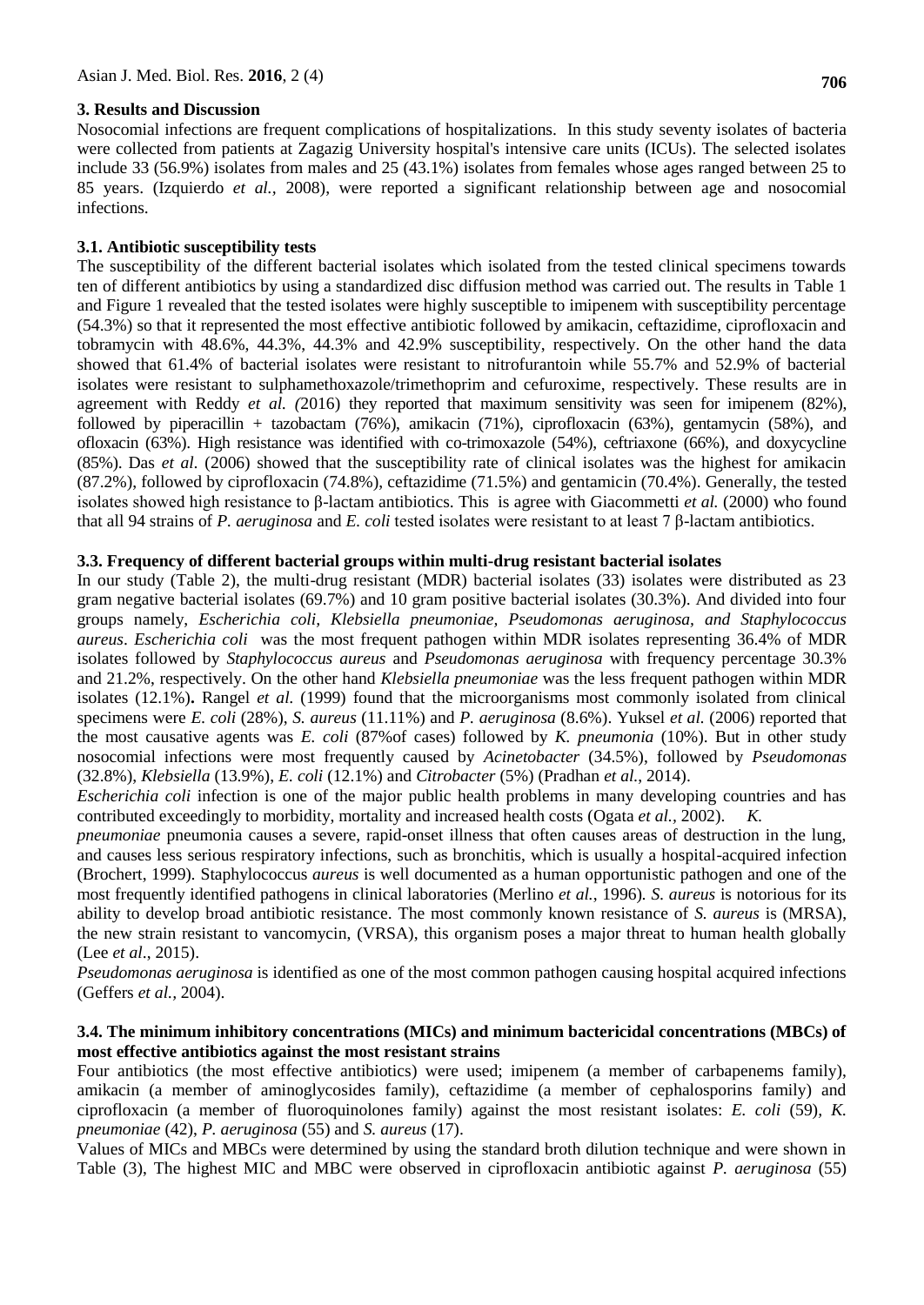(250μg/ml), followed by *E. coli* (59) (131.69 and 197.53µg/ml, respectively). Meanwhile, the lowest MIC and MBC were observed in imipenem and amikacin antibiotics for *S. aureus* (17)**.**

Gram negative bacteria were more resistant than gram positive ones, so we used higher concentrations of antibiotics for inhibiting the growth (MIC) or killing (MBC) gram negative bacteria more than that used with gram positive. Most studies show that the high prevalence of gram-negative bacteria isolated from patients in ICUs is associated with a high rate of mortality (Ak *et al.,* 2011). Our study documented an antibiotic resistance develops when microorganisms are exposed to effective doses of an antibiotic within a shorter period or when the microorganisms are exposed to smaller concentrations or residues of the antibiotic over a longer period of time (Todar, 2008).

| <b>Antibiotic</b>                  | <b>Symbol</b> | Conc.        | Resistant $(R)$ |               | Intermediate (I) |               | Susceptible (S) |               |
|------------------------------------|---------------|--------------|-----------------|---------------|------------------|---------------|-----------------|---------------|
|                                    |               | $\mu$ g/disc | No.             | $\frac{0}{0}$ | No.              | $\frac{0}{0}$ | No.             | $\frac{0}{0}$ |
| Imipenem                           | <b>IPM</b>    | 10           | 27              | 38.5          | 5                | 7.1           | 38              | 54.3          |
| Amikacin                           | AK            | 30           | 28              | 40            | 8                | 11.4          | 34              | 48.6          |
| Ceftazidime                        | <b>CAZ</b>    | 30           | 35              | 50            | 4                | 5.7           | 31              | 44.3          |
| Ciprofloxacin                      | CIP           | 5            | 36              | 51.4          | 3                | 4.3           | 31              | 44.3          |
| Tobramycin                         | <b>TOB</b>    | 10           | 36              | 51.4          | 4                | 5.7           | 30              | 42.9          |
| Oxacillin                          | ОX            |              | 30              | 42.9          | 11               | 15.7          | 29              | 41.4          |
| Gentamycin                         | CN            | 10           | 37              | 52.9          | 4                | 5.7           | 29              | 41.4          |
| Cefuroxime                         | CXM           | 30           | 34              | 48.6          | 9                | 12.9          | 27              | 38.5          |
| Sulphamethoxazole/trimet<br>hoprim | <b>SXT</b>    | 25           | 39              | 55.7          | 6                | 8.6           | 25              | 35.7          |
| Nitrofurantoin                     | F             | 300          | 43              | 61.4          | 6                | 8.6           | 21              | 30            |

**Table 1. Comparative susceptibility of bacterial isolates against different antibiotics.**





**Figure 1. Antibiotic susceptibility test (a), sensitive isolate and (b), resistant isolate.**

|  | Table 2. Frequency of different bacterial groups within multi-drug resistant bacterial isolates. |  |
|--|--------------------------------------------------------------------------------------------------|--|
|  |                                                                                                  |  |

| Group no. | <b>Bacterial species</b> | Isolates no.                                   | Total no. | Percentage $(\% )$ |
|-----------|--------------------------|------------------------------------------------|-----------|--------------------|
|           | Escherichia coli         | 2, 8, 9, 11, 15, 20, 23, 29, 35, 38, 48 and 59 |           | 36.4               |
|           | Staphylococcus aureus    | 1,10,16,17,25,37,40,53,65 and 68               |           | 30.3               |
| Ш         | Pseudomonas aeruginosa   | 18,21,27,28,49,55 and 63                       |           | 21.2               |
| IV        | Klebsiella pneumoniae    | 22,24,42 and 70                                |           | 12.1               |
| Total     |                          |                                                | 33        | 100                |

|  |  |  | Table 3. The (MICs) and (MBCs) of most effective antibiotics against the most resistant strains. |  |  |
|--|--|--|--------------------------------------------------------------------------------------------------|--|--|
|  |  |  |                                                                                                  |  |  |

| <b>Bacterial isolate</b> | Imipenem<br>(IPM)  |                      | Amikacin<br>(AK)     |                     | Ceftazidime (CAZ)   |              | Ciprofloxacin (CIP)  |                 |
|--------------------------|--------------------|----------------------|----------------------|---------------------|---------------------|--------------|----------------------|-----------------|
|                          | $MIC(\mu g$<br>ml) | $MBC(\mu g)$<br>/ml) | $MIC(\mu g$ /<br>ml) | $MBC(\mu g)$<br>ml) | $MIC(\mu g)$<br>ml) | MBC(<br>/ml) | $MIC(\mu g$ /<br>ml) | MBC(µq)<br>/ml) |
| <i>E. coli</i> (59)      | 62.5               | 125                  | 87.791               | 131.687             | 125                 | 197.53       | 131.69               | 197.53          |
| K. pneumoniae (42)       | 39.018             | 39.018               | 62.5                 | 87.791              | 62.5                | 125          | 87.791               | 125             |
| P. aeruginosa (55)       | 58.527             | 87.791               | 125                  | 125                 | 125                 | 250          | 250                  | 250             |
| S. aureus $(17)$         | 7.813              | 15.625               | 15.625               | 26.012              | 26.012              | 31.25        | 39.018               | 58.527          |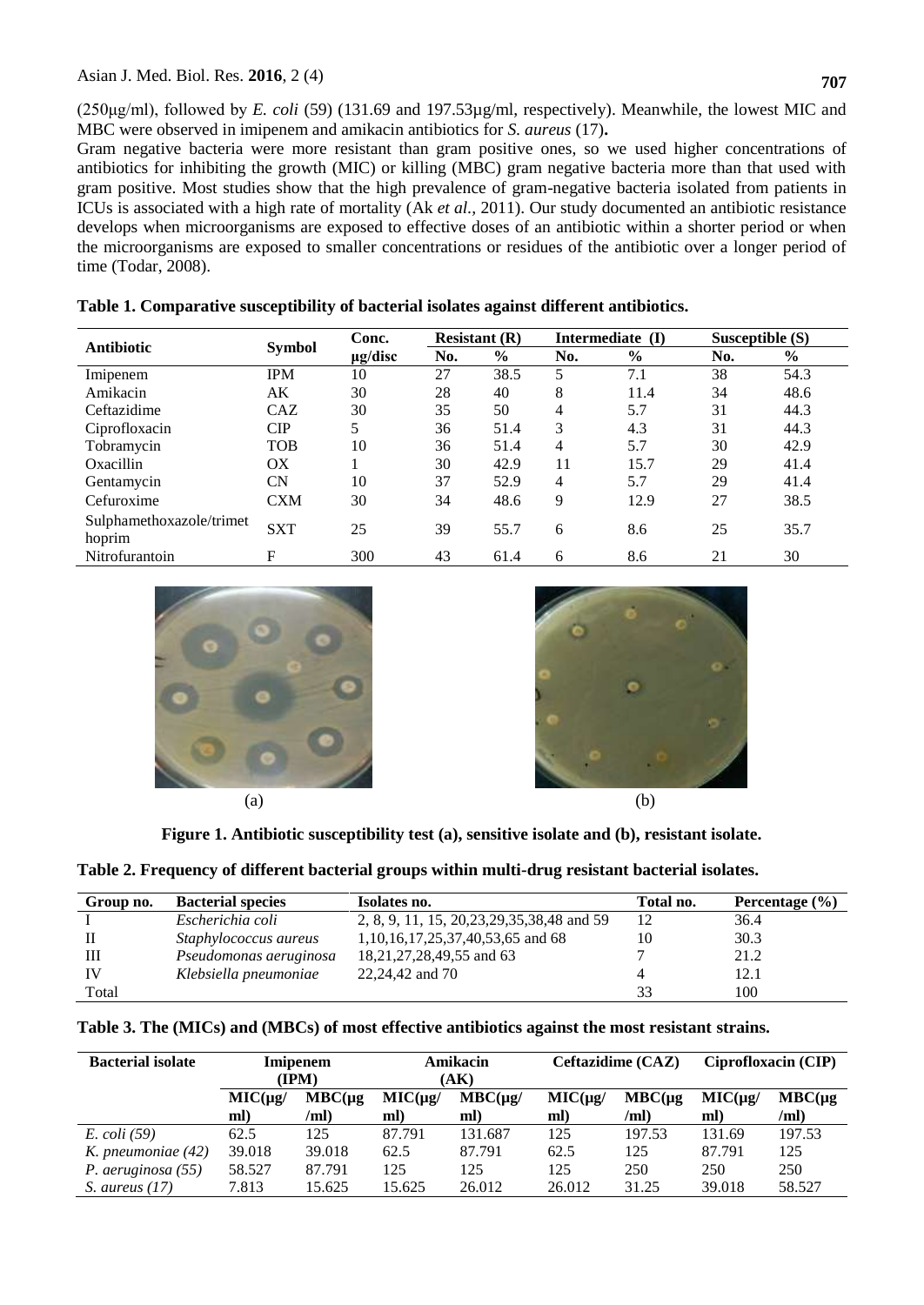

**Figure 2. Plasmid profile of the most resistant clinical isolate. Lane 1 & 2 : treated bacteria at**  $43^{\circ}$ **c Lane 3 & 4 : treated bacteria at**  $37^{\circ}$ **c** 



**Figure 3(A). Antibiotic sensitivity test for** *Pseudomonas aeruginosa* **before plasmid curing.**



**Figure 3(B). Antibiotic sensitivity test for** *Pseudomonas aeruginosa* **after plasmid curing.**

#### **3.5. Plasmid curing**

#### **3.5.1. Isolation of plasmid DNA profile of most clinical bacteria multiresistant to antibiotics**

Plasmid is extra chromosomal DNA present in the cytoplasm of the cell, double stranded , circular DNA, self reproducing, many plasmids are transferred among bacterial cells such plasmids can lead to dissemination throughout a population, frequently containing genes that convey antibiotic resistance or toxin production (Saffar *et al.,* 2008).

In our study the plasmid profile of the most multi resistant clinical isolate, *Pseudomonas aeruginosa (55)* were carried out to detect plasmid bands and its molecular weight. Plasmid DNA isolation from our isolate showed that after incubation at 37°c for 24hr harboring a plasmid which recorded no change in plasmid. The DNA profile at lane 3&4 showed three bands at 23.130bp, 1221bp and 72bp compared with tested bacteria incubated at 43<sup>o</sup>c which showed complete removal of plasmid bands and the tested bacteria become more sensitive to antibiotics.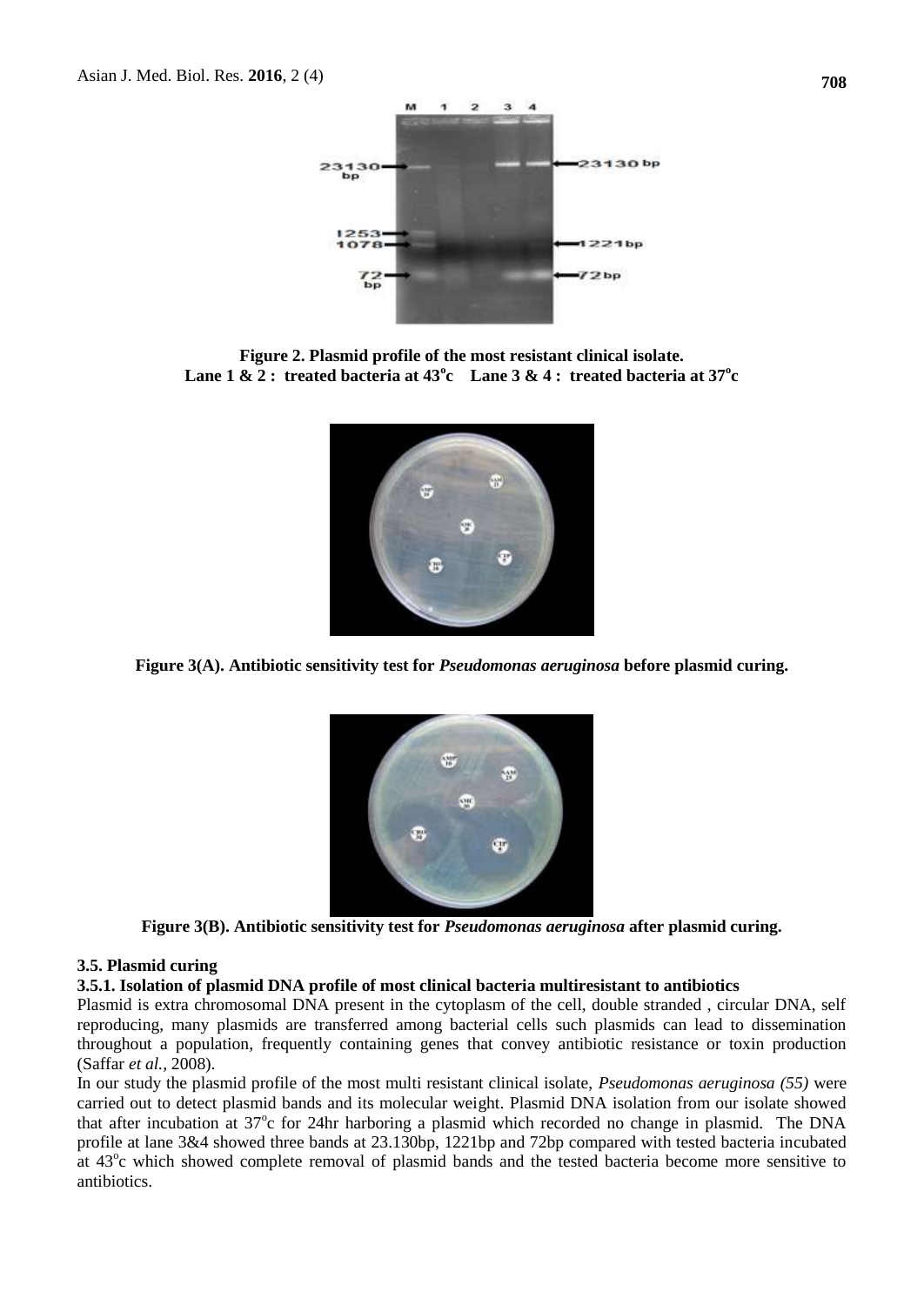The obtained results in Figure 2 clearly indicated complete curing of plasmid at lane 1 and lane 2, compared with the same tested bacteria incubated at  $37^{\circ}$ C.

Some of the resistant determinant are part of the transposable DNA sequences that can even the whole plasmids could also be stably integrated into the undergo translocation to multiple chromosomal and plasmid sites and chromosome (Fluit *et al*., 2001).

On the other hand, plasmid DNA profile can be used as an epidemiological marker, but in combination with other typing methods and with antibiotic resistance patterns to characterize the circulation of *P. aeruginosa*  strains and the spread of resistance in these bacteria (Millesimo *et al.,* 1996).

Plasmids can be spontaneously lost from or readily acquired by a host strain as they are mobile, extra chromosomal elements and not part of the chromosomal genotype that defines the host strain. In addition, there were correlation existed between the antibiotic susceptibility pattern of the most resistant strains and their plasmid profiles (Marian, 2004).

Some antibiotic resistance genes were found on non conjugative plasmids, these genes may also move from one plasmid to another (Walker, 1998). The unstable nature of plasmids that can spread even to multiple species of bacteria and may be lost or acquired spontaneously (Morlin *et al.,* 1994), make plasmid fingerprinting, which was the first molecular typing method to be used for epidemiological purposes often poorly reproducible (Stefani and Agodi, 2000).

The emergence and spread of plasmid-mediated ß-lactamases such as extended-spectrum ß-lactamases (ESBLs), and other inhibitor-resistant derivatives have been potentiated by the use and over-use of broad-spectrum ßlactam antibiotics. The genes encoding these ß-lactamases are3 often located on large plasmids that also encode genes for resistance to other antibiotics, including aminoglycosides, tetracycline, sulfonamides, trimethoprim and chloramphenicol) (Hanson *et al.,* 1999).

### **3.5.2. Antibiotic sensitivity after plasmid curing**

The sensitivity test for imipenem, amikacin, ciprofloxacin, tobramycin, ceftazidime, were tested against clinical *Pseudomonas aeruginosa* before and after plasmid curing and the obtained results illustrated in Figures 3(A) & 3(B). These results clearly demonstrated that the sensitivity of tested *Pseudomonas aeruginosa* increasing at degree of inhibition zone formed if compared with non cured plasmid and the highest inhibition zone were obtained with ciprofloxacin followed by ceftriaxone. After plasmid curing and the diameter of inhibition zone differs according to antibiotics tested.

#### **4. Conclusions**

Since it is evident and established that some of the isolates from hospitals in Egypt, could pose a serious health hazard. Their occurrence and prevalence could be attributed to poor hand hygiene, cross contamination between the patients and hospital personnel, misuse of drug can lead to multidrug resistance which can lead to limited choice of antimicrobial agents and transfer of such MDR to un-pathogenic enteric organisms. Application of strict prevention strategies including changes in antibiotic treatment regimens, hygiene measures, infection prevention and control of horizontal nosocomial transmission of organisms is desirable. On the whole, principle of antimicrobial stewardship is urgently needed to preserve efficacy of available antimicrobial agents.

#### **Conflict of interest**

None to declare.

#### **Reference**

- Abdel Rahman S, S Abd-Ellatif, S Deraz and A Khalil, 2011. Antibacterial activity of some wild medicinal plants collected from western Mediterranean coast, Egypt: Natural alternatives for infectious disease treatment. Afr. J. Biotechnol., 10 10733-10743.
- Ak O, A Batirel, S Ozer and S Colakoglu, 2011 Nosocomial infections and risk factors in the intensive care unit of a teaching and research hospital: A prospective cohort study. Med. Sci. Monit., 17: 29-34.

Alanis AJ, 2005. Resistance to Antibiotics: Are we in the Post-Antibiotic Era? Arch. Med. Res., 36: 697-705.

- Alekshun MN and SB Levy, 2007. Molecular mechanisms of antibacterial multidrug resistance. Cell, 128:1037- 1050.
- Bassetti M, M Merelli, C Temperoni and A Astilean, 2013. New Antibiotics for Bad Bugs: Where are we? Ann. Clin. Micro. Antimic., 12, 1186-1198.
- Bauer AW, WMM Kirby, JC Sherries and M Truck, 1966. Antibiotic susceptibility testing by a standardized single disk method. Am. J. Clin. Pathol., 45: 493-496.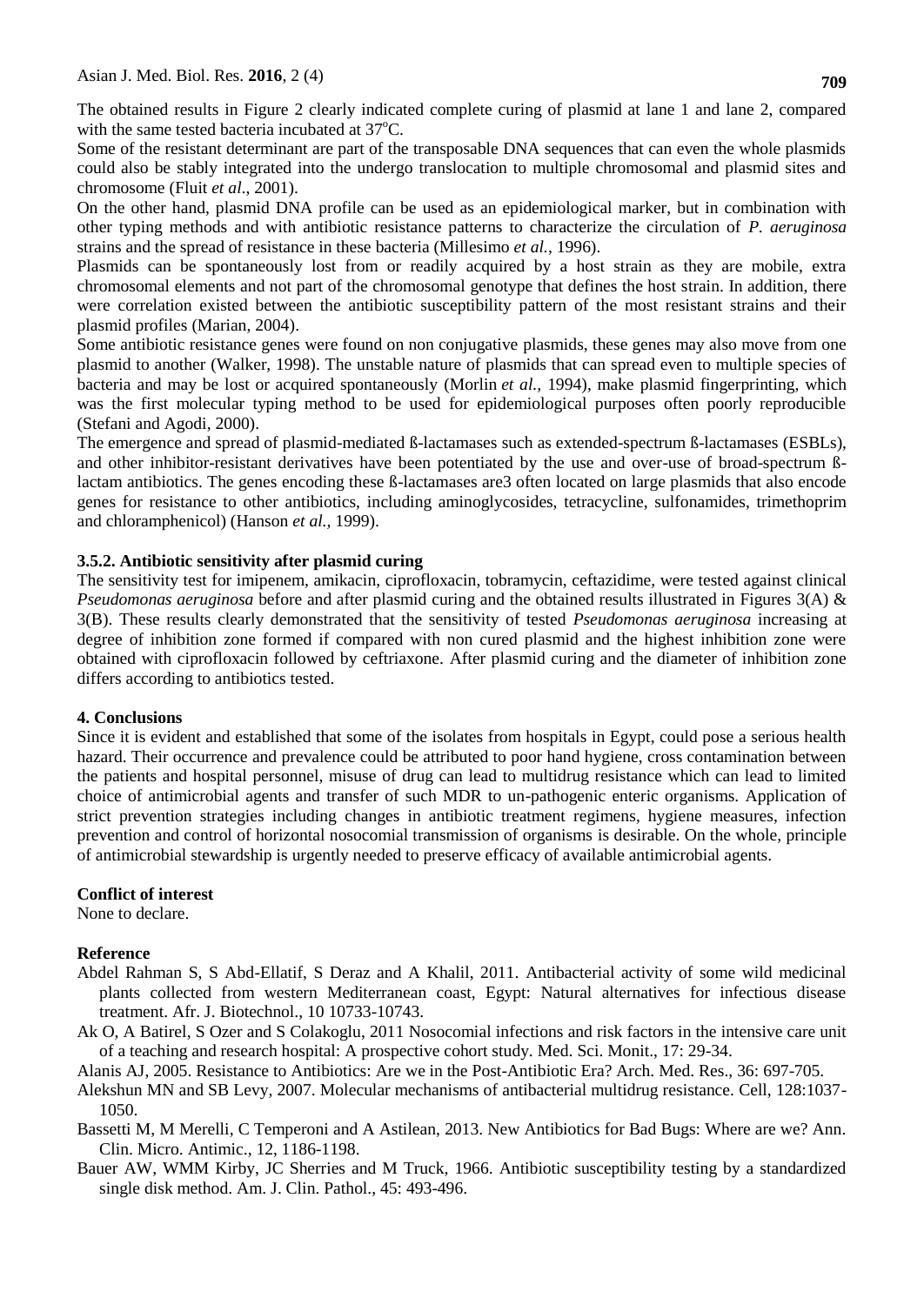- Brochert MD 1999. *Klebsiella*: One potentially nasty bacteria. http://www.personalmd.com/news/ klebsiella\_102299.shtml
- CLSI (Clinical and Laboratory Standards Institute), 2008. Performance standards for Antimicrobial susceptibility testing; $18<sup>th</sup>$  informational supplement. M100-S18, Wayne, PA.
- D'Amato RF and L Hochstein, 1985. Evaluation of a rapid inoculum preparation method for agar disk diffusion susceptibility testing. J. Clin. Microbiol., 15:282-285.
- Das RN, TS Chandrashekhar, HS Joshi, M Gurung, N Shrestha and PG Shivananda, 2006. Frequency and susceptibility profile of pathogens causing urinary tract infections at a tertiary care hospital in western Nepal. Singapore. Med. J., 47: 281-285.
- Filetoth Z, 2008. Infection Control and Surveillance, in Hospital-Acquired Infection: Causes and Control, Whurr Publishers Ltd, Philadephia, Pa, USA.
- Fluit ADC, MR Visser and SJ Scmitz, 2001. Molecular detection of antimicrobial resistance. Clin. Microbial. Rev., 14:836-871.
- Garrity GM, DJ Brenner, NR Krieg and JT Staley, 2005. Bergey's Manual of Systematic Bacteriology. 2nd ed. Vol. 2: *The Proteobacteria*. Part B: *The Gammaproteobacteria*. Springer, New York.
- Geffers C, I Zuschneid, D Sohr, H Ruden and P Gastmeier, 2004. Microbiological isolates associated with nosocomial infections in intensive care units: Data of 274 intensive care units participating in the German Nosocomial Infections Surveillance System KISS. Anasthesiol Intensivmed Notfallmed Schmerzther; 39: 15-19.
- Giacommetti A, O Ciriani, AM Schimizzi, MS Delprete, F Barchiesi, MM Derrico, E Petrelli and G Scalise, 2000. Epidemiology and microbiology of surgical wound infections. J. Clin. Microbiol., 38: 918-922.
- Gillespie SH and PM Hawkey, 2006. Principles and Practice of Clinical Bacteriology. 2nd ed. John Wiley & Sons, Ltd, UK.
- Hagi Saghati Sh, H Mobaiyen and Z Bayatmakoo, 2015. Antibiotic Susceptibility of Aerobic Gram-Negative Bacilli Isolated From Patients Admitted in Intensive Care Units of Sina Hospital, Tabriz, Iran. Cres. J. Med. Biol. Sc., 2: 71–75.
- Hanson ND, KS Thomson, ES Moland, CC Sanders, G Berthold and RG Penn, 1999. Molecular characterization of a multiresistant *Klebsiella pneumoniae* encoding ESBLs. J. Antimicro. Chemo., 4: 377- 380.
- Izquierdo CF, A Zambrano and I Frometa, 2008. National prevalence of nosocomial infections. Cuba. J. Hospital Infect.; 68: 234-240.
- Lee Y, J Chen, H Lin, H Liu, Sh Lin, H Lin, Ch Fang and P Hsueh, 2015. Impact of active screening for methicillin-resistant Staphylococcus aureus (MRSA) and decolonization on MRSA infections, mortality and medical cost a quasi-experimental study in surgical intensive care unit. Critical Care, 19:143-153.
- Lennette EH, EH Spaulding and JP Truant, 1974. Dilution test procedures. Manual of Clinical Microbiology. American Society for Microbiology, Washington, DC, pp. 410 – 417.
- Mahon CR, DC Lehman and G Manuselis, 2011. Textbook of diagnostic microbiology, 4th ed. W. B Saunders Co., Philadelphia, PA.
- Marian AG 2004. Antibiotic susceptibility pattern of Gram-positive Cocci isolates from different clinical samples in Sharkia governorate with DNA study of the most resistant strains. M. Sc thesis Dep. Of microbiology and Immunology. Faculty of Medicine, Zagazig Univ., Egypt.
- Marie BC 2005. Manual of antimicrobial susceptibility testing, ASM press, Washington, D.C.
- Merlino J, R Goll and GJ Robertson, 1996. Application of Lipovitellin salt Mannitol agar for screening, isolation and presumptive identification of *Staph aureus* in teaching hospital , J. Clin. Microbiol., 34: 3012 - 3015.
- Millesimo M, GD Intinis, MG Chirillo, T Mussot and D Savoia, 1996. *Pseudomonas aeruginosa* clinical isolates : serotypes , resistance phenotypes and plasmid profile. Eur. J. Epidemiol., 12: 123-129.
- Morlin GL, DL Hedges, AL Smith and JL Urns, 1994. Accuracy and cost of antibiotic susceptibility testing of mixed morphotypes of *P. aeruginosa*. J. Clin. Microbiol. 32: 1027-1030.
- Mueller JH and J Hinton, 1941. A protein-free medium for primary isolation of gonococcus and meningococcus. Proc. Soc. Exp. Biol. Med., 48: 330-333.
- Murray PR, EJ Baron, JH Jorgensen, ML Landry and MA Pfaller, 2007. Manual of Clinical Microbiology, 9th Ed., ASM Press, Washington, D.C.
- Ogata K, R Kato, K Ito and S Yamada, 2002. Prevalence of *Escherichia coli* possessing the eaeA gene of enteropathogenic *E. coli* (EPEC) or the aggR gene of enteroaggregative *E. coli* (EAggEC) in traveler's